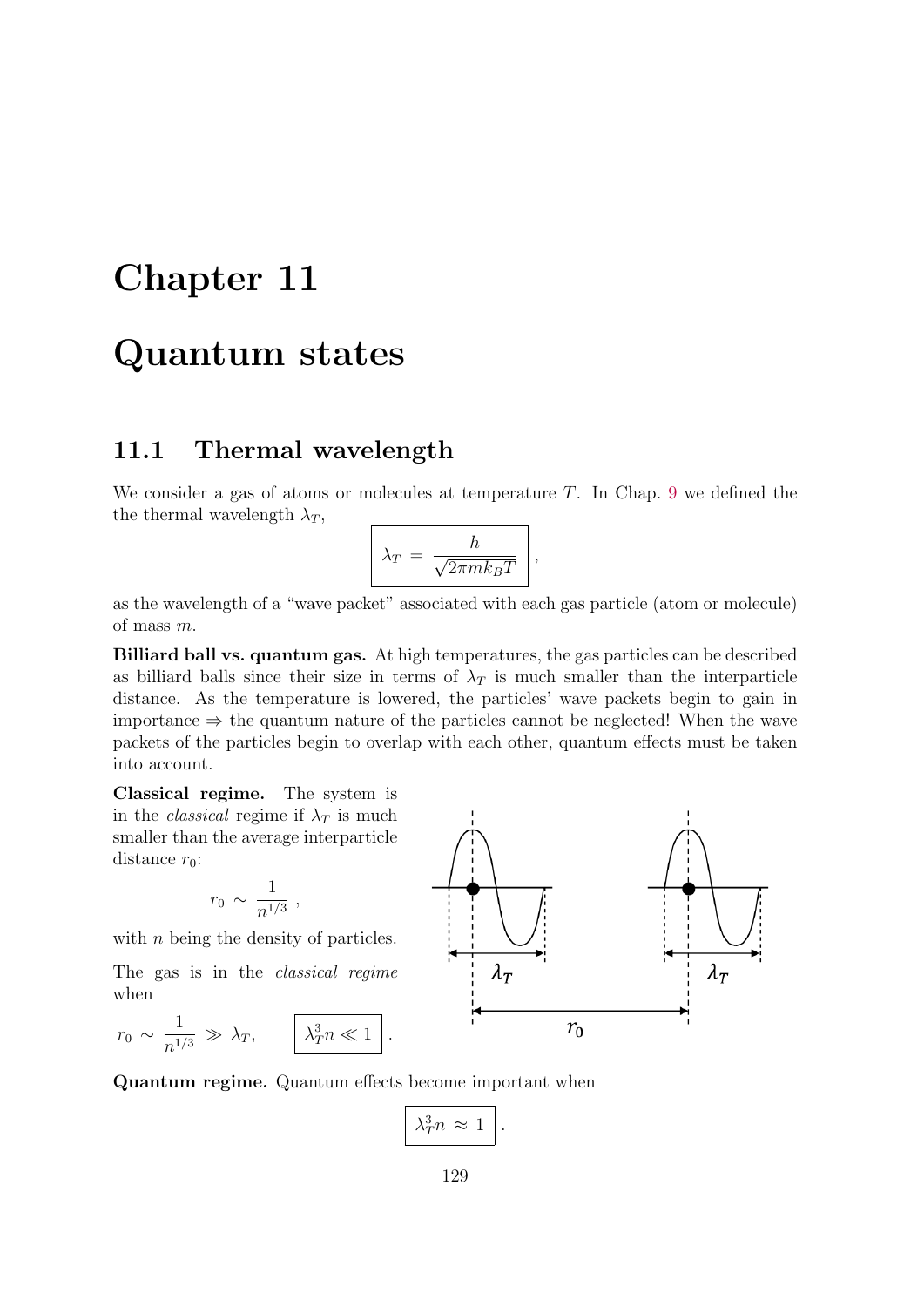When this condition is fulfilled, the wave functions of different particles begin to overlap and the system has to be treated quantum mechanically.

Degeneracy temperature. The condition

$$
n\left(\frac{2\pi\hbar^2}{mk_BT}\right)^{3/2}\,=\,1
$$

then defines a line in the  $T - n$  plane separating the classical from the quantum regime. It defines the *degeneracy temperature*  $T_0$  as

$$
k_B T_0 = \left(\frac{2\pi\hbar^2}{m}\right) n^{2/3} \Bigg|.
$$



Typical degeneracy temperatures.  $T_0$  may vary largely, depending on the physical system under study. Examples are:

$$
H_2
$$
 gas  $n = 2 \times 10^{19} \text{ cm}^{-3}$   $T_0 = 0.05 \text{ K}$   
liquid<sup>4</sup>He  $n = 2 \times 10^{22} \text{ cm}^{-3}$   $T_0 = 2 \text{ K}$   
electrons in a metal  $n = 10^{22} \text{ cm}^{-3}$   $T_0 = 10000 \text{ K}$ 

We observe that, for instance, a gas can be described classically at room temperature, whereas electrons in a metal are in the extreme quantum region. Liquid Helium has a degeneracy temperature in between. At 2.17 K it makes a transition to a quantum phase that exhibits superfluidity.

#### 11.1.1 Fundamentals of quantum statistics

Classically, the complete description of a physical system is given by

- the phase space  $(q, p)$ : Γ
- the Hamilton equations of motion.

Incomplete knowledge. The solution of the equations of motion defines trajectories in the phase space, which are generally not completely known, because one cannot evaluate classically the trajectories of more than two interacting particles. One hence has to resort to statistical methods.

Indeterminism. In quantum mechanics, on top of the incomplete knowledge of the microscopic information we have the quantum mechanical *indeterminism*.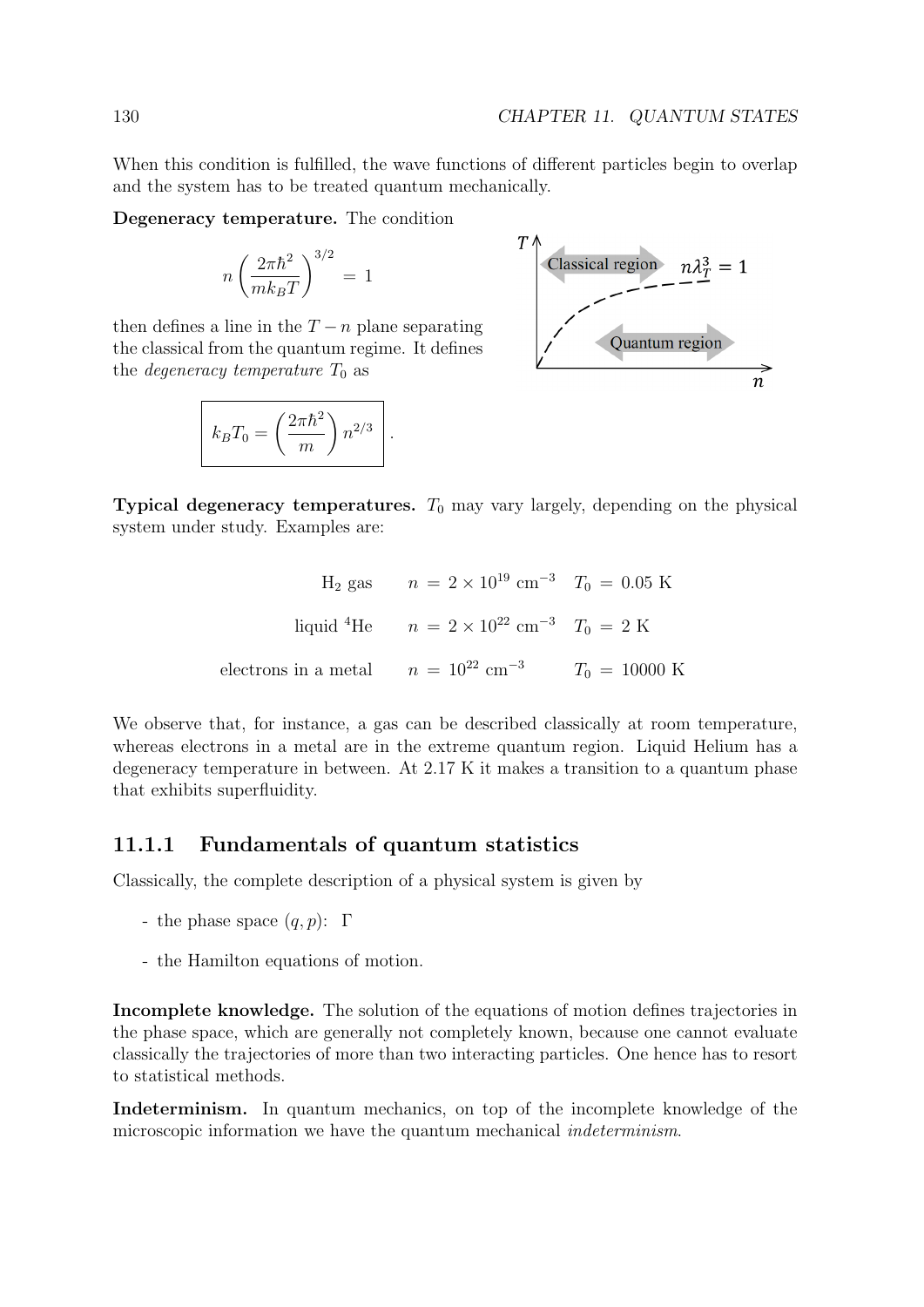#### 11.2. ONE PARTICLE STATES 131

Even though the state of the system may be completely known in some special cases (viz for pure state), we still cannot predict the result of a measurement since any measurement perturbs the system. This lack of knowledge manifests itself in the statistical interpretation of the wave function and in the uncertainty relation

$$
\Delta x \, \Delta p \, \sim \, h, \qquad \Delta x \, = \, \sqrt{\langle x^2 \rangle - \langle x \rangle^2}
$$

between the components of the space and the momentum variables, which cannot be anymore sharply measured at the same time.

| classical mechanics      | quantum mechanics                 |
|--------------------------|-----------------------------------|
| phase space              | Hilbert space                     |
| phase space trajectories | evolution of wavefunction         |
| ðН<br>dН                 | $i\hbar \frac{d\Psi}{dt} = H\Psi$ |

### 11.2 One particle states

One denotes with

 $|\Psi\rangle, \qquad |{\bf r}\rangle, \qquad |{\bf k}\rangle, \qquad |E_\alpha\rangle,$ 

an orbital  $|\Psi\rangle$ .

- $|r\rangle$  corresponds to a particle which is localized at a given position r in real space;
- $|\mathbf{k}\rangle$  denotes a plane-wave state with momentum  $\mathbf{p} = \hbar \mathbf{k}$ ;
- $|E_{\alpha}\rangle$  is a eigenstate with an energy  $E_{\alpha}$ , such that  $\hat{H}|E_{\alpha}\rangle = E_{\alpha}|E_{\alpha}\rangle$ .

Scalar products. A complex vector space such as the Hilbert space need a scalar product.

–  $\langle \Psi | \Phi \rangle$ 

The *scalar product* between two orbitals  $|\Psi\rangle$  and  $|\Phi\rangle$ .

–  $|\Phi\rangle$ 

'Ket', equivalent to a vector  $\vec{a}$  in a normal vector space.

–  $\langle \Psi |$ 

'Bra', equivalent to the transposed and conjugated vector  $[\vec{a}^*]^T$ .

$$
(\vec{a}|\vec{a}) = [\vec{a}^*]^T \vec{a} = \sum_i a_i^* a_i, \qquad [\vec{a}^*]^T = (a_1^*, a_2^*, a_3^*), \qquad \vec{a} = \begin{pmatrix} a_1 \\ a_2 \\ a_3 \end{pmatrix},
$$

An important scalar product is

$$
\Psi(\mathbf{r}) = \langle \mathbf{r} | \Psi \rangle, \qquad \langle \mathbf{r} | \mathbf{k} \rangle = \frac{e^{i \mathbf{r} \cdot \mathbf{k}}}{\sqrt{V}}, \qquad (11.1)
$$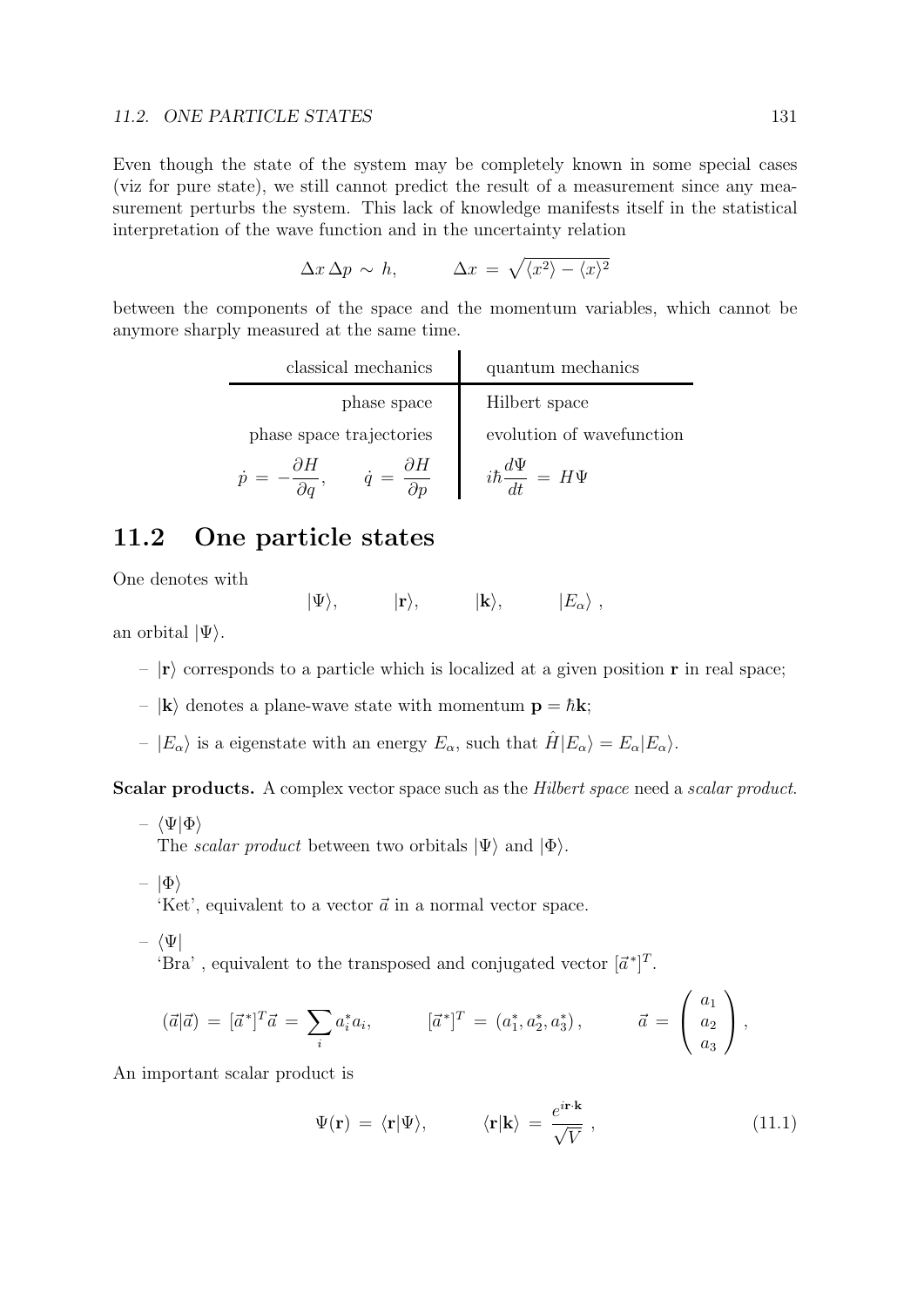where the first relation identifies the *amplitude*  $\langle \mathbf{r}|\Psi\rangle$  with the wavefunction  $\Psi(\mathbf{r})$ .

**Projection operator.** The operator  $P_{\alpha}$ ,

$$
P_{\alpha} = |\alpha\rangle\langle\alpha|, \qquad P_{\alpha}|\Psi\rangle = |\alpha\rangle\langle\alpha|\Psi\rangle = \langle\alpha|\Psi\rangle|\alpha\rangle \qquad (11.2)
$$

is a projection operator, as it projects an arbitrary state  $|\Psi\rangle$  onto  $|\alpha\rangle$  with an amplitude  $\langle \alpha | \Psi \rangle$  that is proportional to the cos of the respective angle.

Orthonormal states. A basis is a complete sets of orthonormal states. Important sets are

$$
\hat{\mathbf{1}} = \sum_{\alpha} |E_{\alpha}\rangle\langle E_{\alpha}| = \int d^3r \, |\mathbf{r}\rangle\langle\mathbf{r}| = \int d^3k \, |\mathbf{k}\rangle\langle\mathbf{k}| \,, \tag{11.3}
$$

corresponding to the representation of the identity matrix  $\hat{1}$  by the eigenstates of  $\hat{H}$ ,  $\hat{r}$ and of  $\hat{\mathbf{p}}$  respectively. They obey the orthogonality relations

$$
\langle E_{\alpha}|E_{\gamma}\rangle = \delta_{\alpha,\gamma}, \qquad \langle \mathbf{r}|\mathbf{r}'\rangle = \delta(\mathbf{r}-\mathbf{r}'), \qquad \langle \mathbf{k}|\mathbf{k}'\rangle = \delta(\mathbf{k}-\mathbf{k}'). \qquad (11.4)
$$

A basis spans the Hilbert space, being identical to the sum of projection operators that runs over a complete set of states.

Basis transformations. The representations (11.3) of the identify may be used for basis transformations, such as the Fourier transform

$$
\Psi_{\mathbf{k}} \equiv \langle \mathbf{k} | \Psi \rangle = \int d^3 r \, \langle \mathbf{k} | \mathbf{r} \rangle \langle \mathbf{r} | \Psi \rangle = \frac{1}{\sqrt{V}} \int d^3 r \, e^{-i \mathbf{k} \cdot \mathbf{r}} \Psi(\mathbf{r}) \; ,
$$

where we have used that  $\langle \phi | \psi \rangle = \langle \psi | \phi \rangle^*$ .

Normalization. We work exclusively with normalized states,

$$
1 = \langle \Psi | \Psi \rangle = \int d^3r \, \langle \Psi | \mathbf{r} \rangle \langle \mathbf{r} | \Psi \rangle = \int d^3r \, |\Psi(\mathbf{r})|^2 ,
$$

where  $|\Psi(\mathbf{r})|^2$  is the probability to find the particle at **r**.

## 11.3 The density matrix as the fundamental statistical operator

In quantum mechanics, we classify the states of a system into *pure* and *mixed* states.

#### 11.3.1 Pure states

Consider a complete set of commuting observables. A state prepared through measuring these observables is a *pure state* and is represented by a vector  $|\Psi\rangle$  in the Hilbert space.

**Hermitian operators.** Now, if  $\hat{B}$  is an operator associated with one of the observables in the complete set. Observables correspond to hermitian operators which can be expended with respect to the set of orthogonal eigenstates  $|b_n\rangle$ ,

$$
\hat{B} |b_n\rangle = b_n |b_n\rangle, \qquad \langle b_n |b_m\rangle = \delta_{nm} ,
$$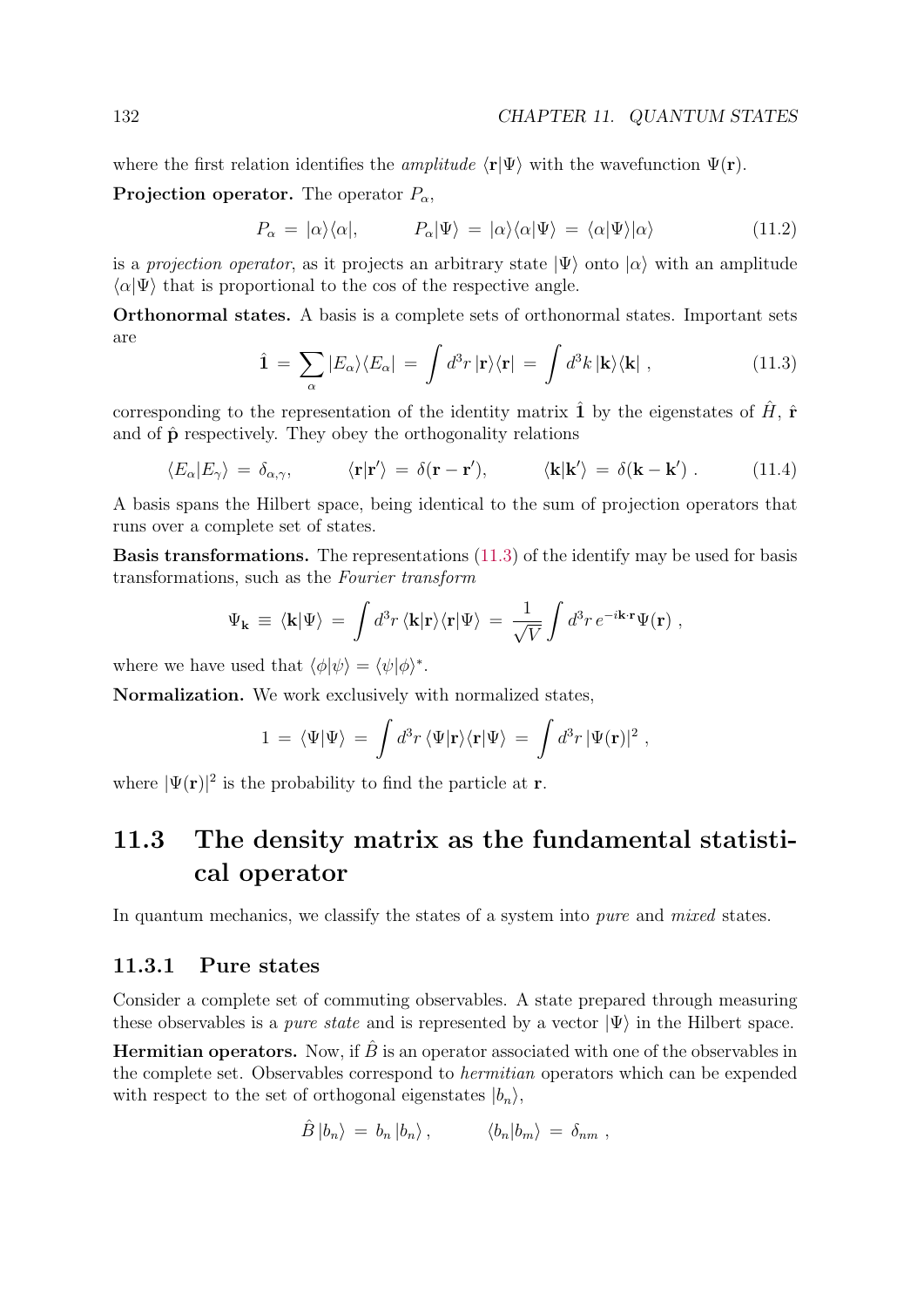where the  $b_n$  are the corresponding eigenvalues. The set of eigenstates of a hermitian operator span the Hilbert space. Any state  $|\Psi\rangle$  can hence be written as

$$
|\Psi\rangle = \sum_{n} c_n |b_n\rangle , \qquad c_n = \langle b_n | \Psi \rangle .
$$

The expansion coefficients  $c_n$  are the *amplitudes* of  $|\Psi\rangle$ .

**Expectation values.** The expectation value is defined as  $\langle B \rangle$ ,

$$
\langle \hat{B} \rangle = \langle \Psi | \hat{B} | \Psi \rangle = \sum_{n} \underbrace{\langle \Psi | \hat{B} | b_{n} \rangle}_{b_{n} \langle \Psi | b_{n} \rangle} \underbrace{\langle b_{n} | \Psi \rangle}_{C_{n}}
$$

$$
= \sum_{n} b_{n} |c_{n}|^{2} .
$$

One can think of the expectation value  $\hat{B}$  as the averaged result of either

- successive measurements of  $B$  done on the same system, or of
- measurements of  $B$  done simultaneously on copies of the system.

The second interpretation reminds us about the concept of the *ensemble* that we introduced in statistics.

### 11.3.2 Mixed states

When the information about the system is incomplete, i.e., no measurement through a complete set of commuting observables was possible, then the system is in a mixed state.

A mixed state cannot be represented by a Hilbert-vector. For a mixed state, we only know the probabilities that the system is in a given pure state, while the information about the relative phases is missing.

**Density matrix.** We have that the system can be found in pure states  $|\Psi_m\rangle$ ,  $m = 1, 2, \ldots$ , with probabilities  $0 \le P_m \le 1$ , so that

$$
\sum_m P_m = 1 \; ,
$$

with  $\langle \Psi_n | \Psi_m \rangle = \delta_{nm}$ . The expectation value of an operator  $\hat{B}$  is then given by

$$
\langle \hat{B} \rangle = \sum_{m} P_{m} \langle \Psi_{m} | \hat{B} | \Psi_{m} \rangle \Bigg|.
$$

Calculation of this expectation value includes two distinct operations:

- the evaluation of quantum mechanical expectation values  $\langle \Psi_m | \hat{B} | \Psi_m \rangle$ , and
- the statistical averaging over the states  $|\Psi_m\rangle$  weighed by  $P_m$ , which is a consequence of the incomplete information about the system.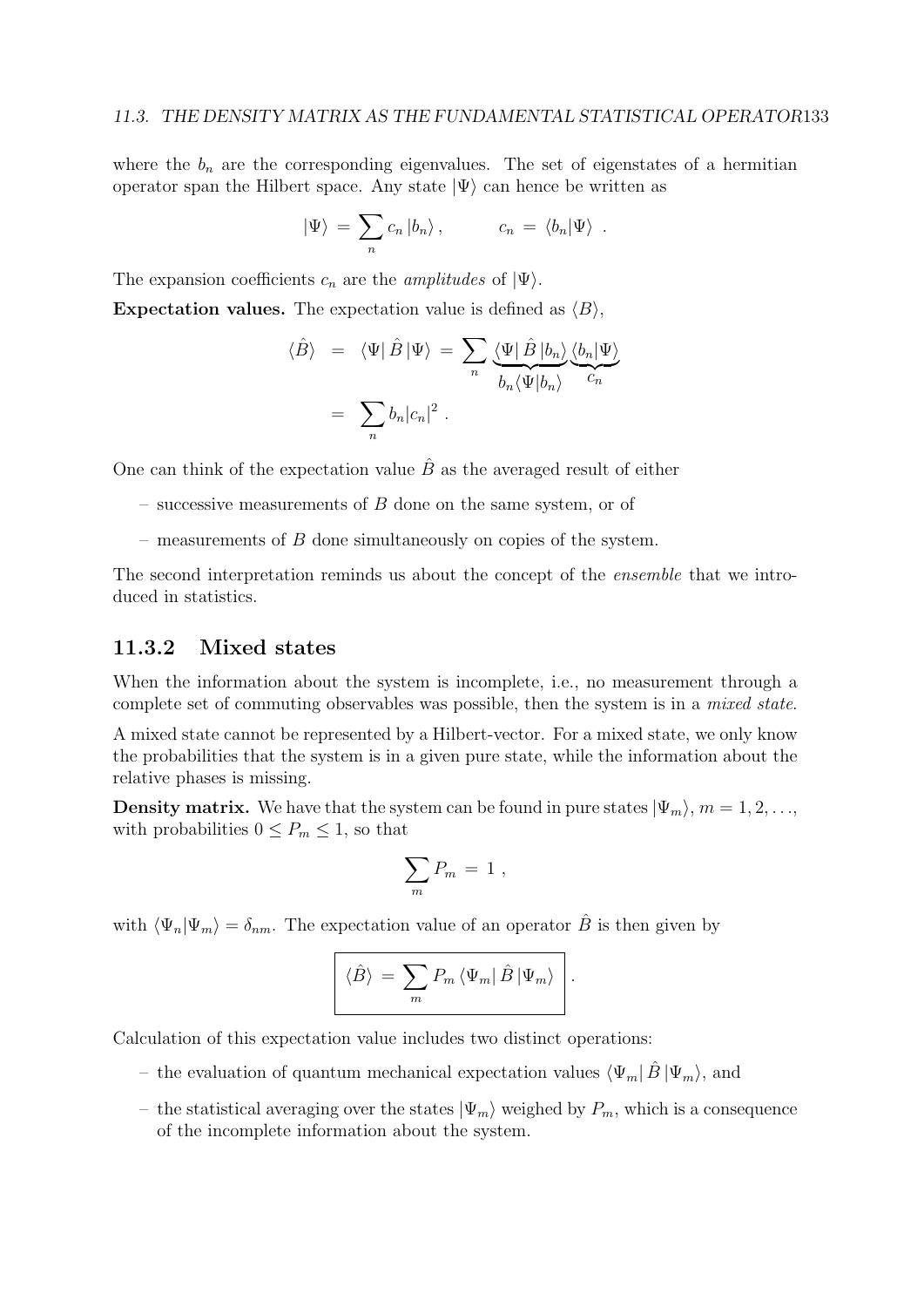The central operator in quantum statistics which includes *both averages* is the density matrix operator  $\hat{\rho}$ :

$$
\hat{\rho} = \sum_{m} P_{m} | \Psi_{m} \rangle \langle \Psi_{m} |
$$

It weights every state  $|\Psi_m\rangle$  by a Boltzman factor  $P_m$ , corresponding to a supperposition of weighted projection operators  $|\Psi_m\rangle\,\langle\Psi_m|.$ 

#### 11.3.3 Properties of  $\hat{\rho}$

The average value of an operator  $\hat{B}$  is given as

$$
\langle \ddot{B} \rangle = \text{Tr}(\hat{\rho} \ddot{B}) \; ,
$$

which follows from the properties of the trace  $\text{Tr}()$  as

$$
\begin{split} \text{Tr}(\hat{\rho}\hat{B}) &= \sum_{j} \left(\hat{\rho}\hat{B}\right)_{jj} = \sum_{ij} \hat{\rho}_{ji}\hat{B}_{ij} \\ &= \sum_{i,j} \left(\sum_{m} P_{m} \langle b_{j} | \Psi_{m} \rangle \langle \Psi_{m} | b_{i} \rangle \right) \langle b_{i} | \hat{B} | b_{j} \rangle \\ &= \sum_{m,i,j} P_{m} \langle \Psi_{m} | b_{i} \rangle \langle b_{i} | \hat{B} | b_{j} \rangle \langle b_{j} | \Psi_{m} \rangle \\ &= \sum_{m} P_{m} \langle \Psi_{m} | \left(\sum_{i} |b_{i} \rangle \langle b_{i} | \right) \hat{B} \left(\sum_{j} |b_{j} \rangle \langle b_{j} | \right) | \Psi_{m} \rangle \\ &= \sum_{m} P_{m} \langle \Psi_{m} | \hat{B} | \Psi_{m} \rangle = \langle \hat{B} \rangle \,. \end{split}
$$

Hermitian operators have real eigenvalues. The density matrix is hermitian,

$$
\hat{\rho} = \hat{\rho}^{\dagger} ,
$$

since the projector  $|\Psi_m\rangle \langle \Psi_m|$  is hermitian. The eigenvalues of  $\hat{\rho}$  are therefore real. Normalization. The trace of the density operator is normalized,

$$
\text{Tr}\hat{\rho} \equiv \sum_{n} \langle \Psi_n | \hat{\rho} | \Psi_n \rangle = \sum_{m,n} P_m \langle \Psi_n | \Psi_m \rangle \langle \Psi_m | \Psi_n \rangle = \sum_{m} P_m = 1 ,
$$

because the probability distribution  $P_m$  is normalized per definition. **Non negativity.** For a given state  $|\varphi\rangle$  one has

$$
\langle \varphi | \hat{\rho} | \varphi \rangle = \sum_m P_m \left| \langle \varphi | \Psi_m \rangle \right|^2 \geq 0 , \qquad P_m \geq 0 .
$$

The density matrix  $\hat{\rho}$  is consequently non-negative.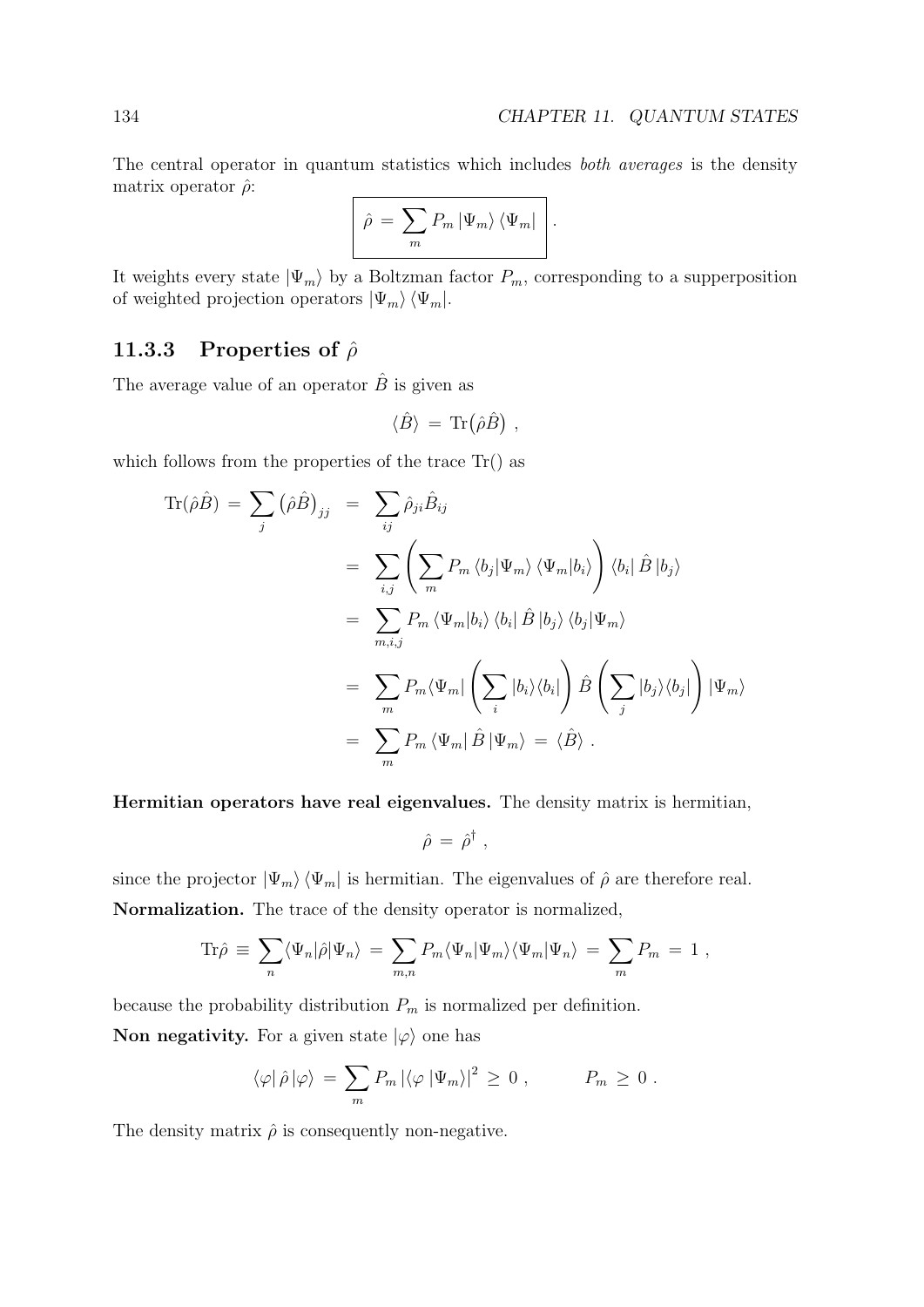Density matrix of pure states. Pure states  $|\Psi\rangle$  are be represented as

$$
\hat{\rho}_{\Psi} = \left| \Psi \right\rangle \left\langle \Psi \right| \ .
$$

The density matrix reduces consequently to projection matrix.

**Powers of the density matrix.** The square of  $\hat{\rho}$  is

$$
\hat{\rho}^2 = \sum_m P_m^2 |\Psi_m\rangle \langle \Psi_m | , \qquad \text{Tr}\hat{\rho}^2 = \sum_m P_m^2 ,
$$

From  $0 \le P_m \le 1$  it then follows that

$$
\sum_m P_m^2 \le \sum_m P_m = 1.
$$

Powers of  $\hat{\rho}$  are therefore not normalized.

**Time evolution.** The time evolution of  $\hat{\rho}$  is given in the *Schrödinger picture* with  $i\hbar|\psi\rangle = H|\psi\rangle$  and  $\langle\psi|(-i\hbar) = \langle\psi|H\rangle$  by

$$
i\hbar \frac{\partial \hat{\rho}}{\partial t} = \sum_{m} P_{m} \left( |\Psi_{m}\rangle\langle\Psi_{m}| + |\Psi_{m}\rangle\langle\Psi_{m}|\right) = [H, \hat{\rho}],
$$

which is the quantum mechanical analogue of the Liouville equation.

Thermal equilibrium. Thermal equilibrium is reached when the expectation value of a macroscopic observable B,

$$
\langle \hat{B} \rangle = \text{Tr}(\hat{\rho}(t)\hat{B}) ,
$$

does not change any with respect to time. This is only possible if  $\rho(t)$  is also time independent,

$$
\frac{\partial \hat{\rho}}{\partial t} \,=\, -\frac{1}{i\hbar}\left[\hat{\rho},H\right] \,=\, 0 \,\,,
$$

which implies that  $\hat{\rho}$  is a *conserved quantity*. This is in particular the case if  $\hat{\rho} = \hat{\rho}(H)$ .

#### 11.3.4 Correspondence principle

We recall the properties of a statistical ensemble.

- A statistical ensemble is composed of an infinite set of exact copies of the real system.
- The microscopic details of the individual states are not fully known, which means that the system is in a mixed state.
- Each member of the ensemble is in a possible state  $|\Psi_m\rangle$ .
- The ensemble is described by an incoherent set of states as the members of the ensemble don't interact with each other and their states don't interfere with each other.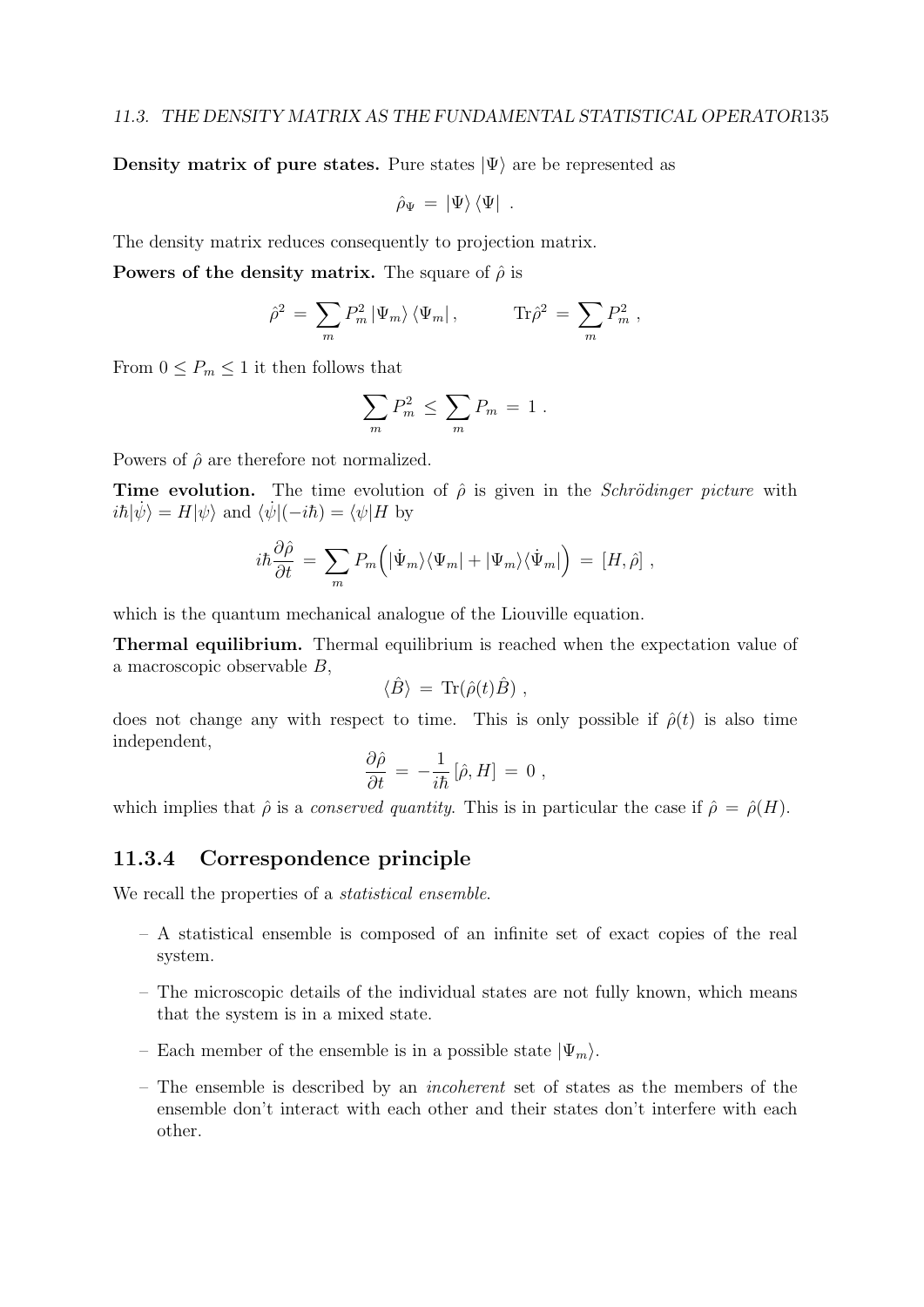Correspondence principle. It is a times useful to work with correspondence principle, which relates classical and quantum physics.

|                                                               | Classical                                                                                                                                                                                           | QM                                                                                                                                    |
|---------------------------------------------------------------|-----------------------------------------------------------------------------------------------------------------------------------------------------------------------------------------------------|---------------------------------------------------------------------------------------------------------------------------------------|
| $\mathbf{1}$                                                  | Phase space function<br>B(q,p)                                                                                                                                                                      | Operator<br>Ê                                                                                                                         |
| $\boldsymbol{2}$                                              | Probability distribution function<br>$\rho(q,p)$                                                                                                                                                    | Statistical operator                                                                                                                  |
| 3 <sup>1</sup>                                                | Poisson brackets<br>$[B,G]_L = \sum_i \left( \frac{\partial B}{\partial q_j} \cdot \frac{\partial G}{\partial p_j} - \frac{\partial G}{\partial q_j} \cdot \frac{\partial B}{\partial p_j} \right)$ | Commutators<br>$\frac{1}{i\hbar} \left[ \hat{B}, \hat{G} \right] = \frac{1}{i\hbar} \left( \hat{B} \hat{G} - \hat{G} \hat{B} \right)$ |
| $\vert 4 \vert$                                               | Phase space integration<br>$\frac{1}{h^{3N}N!}\int d^{3N}q\ d^{3N}p\ \ldots$                                                                                                                        | Trace<br>$\text{Tr}(\ldots)$                                                                                                          |
| 5 <sub>5</sub>                                                | Ensemble in equilibrium<br>(stationary state):                                                                                                                                                      |                                                                                                                                       |
|                                                               | $[\rho, H]_L = 0$                                                                                                                                                                                   | $[\hat{\rho}, H]_{-} = 0$                                                                                                             |
| 6 <sup>1</sup><br>Statistical average<br>of an observable $B$ | $\langle B \rangle = \frac{1}{h^{3N} N!} \int d^{3N} q \; d^{3N} p \; \rho(q,p) B(q,p)$<br>$1 = \frac{1}{b^{3N}N!} \int d^{3N}q \ d^{3N}p \ \rho(q,p)$                                              | $\langle \hat{B} \rangle = \text{Tr}(\hat{\rho}\hat{B})$<br>$1 = \text{Tr}\hat{\rho}$                                                 |
| $\overline{7}$<br>Equation<br>of motion                       | Liouville equation:<br>$\frac{\partial \rho}{\partial t} = [H, \rho]_L$<br>$H$ : Hamilton function                                                                                                  | $\frac{\partial \hat{\rho}}{\partial t} = -\frac{i}{\hbar} \left[ \hat{H}, \hat{\rho} \right]$<br>$H:$ Hamilton operator              |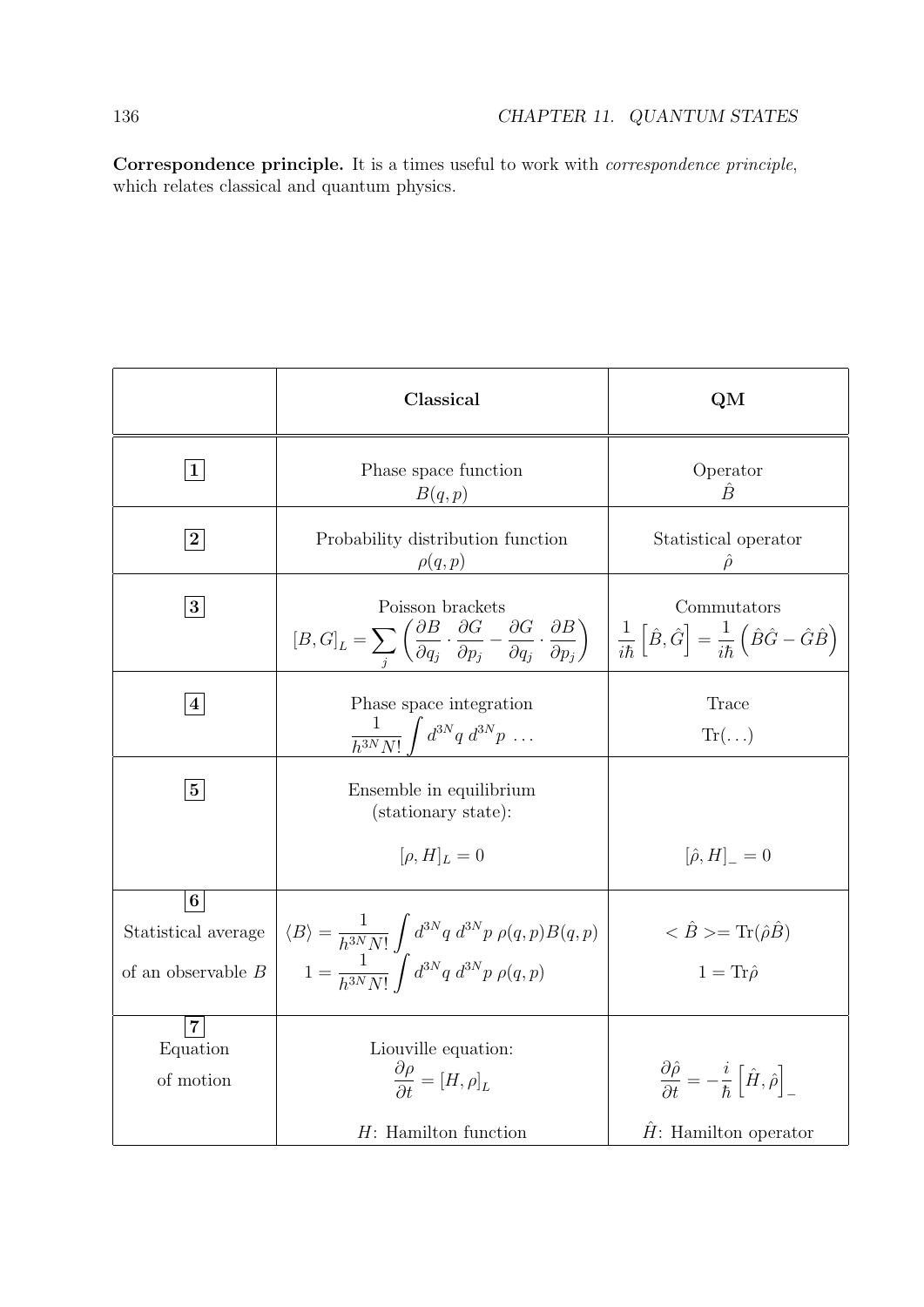### 11.4 Statistics of identical particles

Nothing happens if there are no particles around. We define with

$$
\begin{array}{rcl}\n|\phi\rangle & = & a_{\phi}^{\dagger}|0\rangle & a_{\phi}|\phi\rangle & = & |0\rangle \\
\langle \phi| & = & \langle 0|a_{\phi} & a_{\phi}|0\rangle & = & 0\n\end{array} \tag{11.5}
$$

the *creation operator*  $a_{\phi}^{\dagger}$ , the *annihilation operator*  $a_{\phi}$  and the vacuum  $|0\rangle$ .

Spin-statistic theorem. Pauli's spin-statistics theorem states that there are two types of elementary particles.

| BOSONS Elementary particle with an integer spin $S = 0, 1, $ are<br><i>bosons.</i> Their wavefunction is symmetric.               |
|-----------------------------------------------------------------------------------------------------------------------------------|
| FERMIONS Elementary particle with an integer spin $S = 1/2, 3/2, $<br>are <i>fermions</i> . Their wavefunction is anti-symmetric. |

Symmetric and anti-symmetric refers here with respect to the exchange of particles.

States with more than one particle. The spin statistic theorem translates directly into exchange relation for two- and more particle states in the sense that

$$
a^{\dagger}_{\phi} a^{\dagger}_{\psi} |0\rangle = a^{\dagger}_{\psi} a^{\dagger}_{\phi} |0\rangle, \qquad c^{\dagger}_{\phi} c^{\dagger}_{\psi} |0\rangle = -c^{\dagger}_{\psi} c^{\dagger}_{\phi} |0\rangle , \qquad (11.6)
$$

where we have denoted the creation operators for bosons and fermions respectively with  $a_{\phi}^{\dagger}$  and  $c_{\psi}^{\dagger}$ .

Commutator. The interchange of creation and/or annihilation operators can be formalized. One defines with

$$
\left[\hat{A}, \hat{B}\right] = \hat{A}\hat{B} - \hat{B}\hat{A}, \qquad \left[\hat{A}, \hat{B}\right]_{+} = \hat{A}\hat{B} + \hat{B}\hat{A} \tag{11.7}
$$

the commutator  $[\hat{A}, \hat{B}]$  and the anti-commutator  $[\hat{A}, \hat{B}]_+$  of two operators  $\hat{A}$  and  $\hat{B}$ .

Exchange relations. The spin statistics theorem takes its mathematical formulation via the commutation relations

$$
\begin{bmatrix} a_{\psi}, a_{\phi} \end{bmatrix} = \begin{bmatrix} a_{\psi}^{\dagger}, a_{\phi}^{\dagger} \end{bmatrix} = 0
$$
\n
$$
\begin{bmatrix} a_{\psi}, a_{\phi}^{\dagger} \end{bmatrix} = \delta_{\psi, \phi}
$$
\n
$$
\begin{array}{c} \text{bosons} \end{array} (11.8)
$$

for bosons and respectively for fermions:

$$
\begin{bmatrix} c_{\psi}, c_{\phi} \end{bmatrix}_{+} = \begin{bmatrix} c_{\psi}^{\dagger}, c_{\phi}^{\dagger} \end{bmatrix}_{+} = 0
$$
\n
$$
\begin{bmatrix} c_{\psi}, c_{\phi}^{\dagger} \end{bmatrix}_{+} = \delta_{\psi, \phi}
$$
\n
$$
\text{Fermions}
$$
\n(11.9)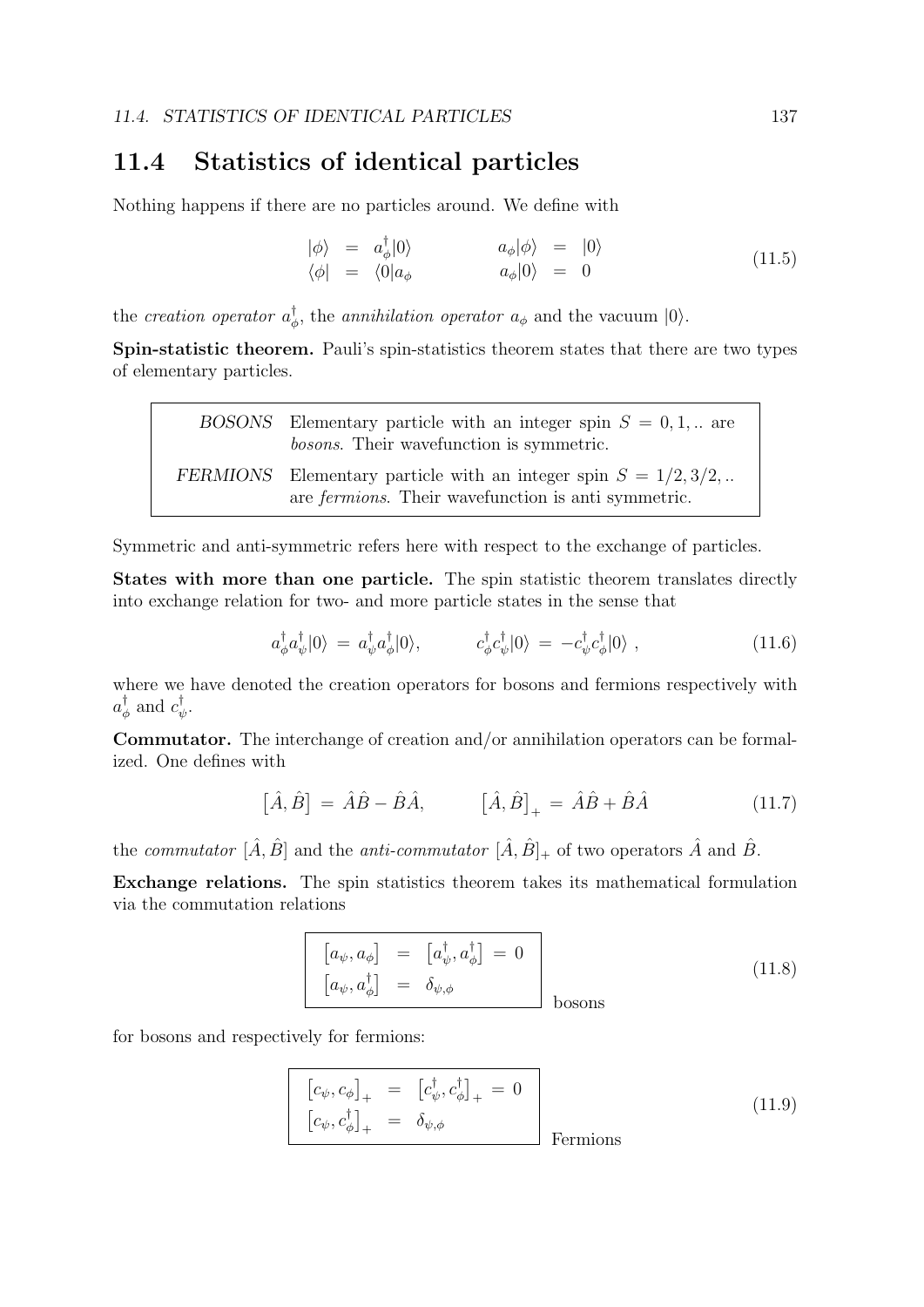Transformation of creation operators. The representations (11.3) of the identity matrix  $\hat{1}$  serves as the basis for transforming creation and annihilation operators. As an example we consider

$$
|\Psi\rangle = \int d^3r \, |\mathbf{r}\rangle\langle\mathbf{r}|\Psi\rangle, \qquad c_{\psi}^{\dagger} = \int d^3r \, \langle\mathbf{r}|\Psi\rangle \, c_{\mathbf{r}}^{\dagger} \,, \tag{11.10}
$$

where we have used  $|\Psi\rangle = c_{\Psi}^{\dagger} |0\rangle$  and  $|\mathbf{r}\rangle = c_{\mathbf{r}}^{\dagger} |0\rangle$ .

Plane waves. The relation (11.10) becomes

$$
c_{\mathbf{k}}^{\dagger} = \int d^3 r \, \frac{e^{i\mathbf{k} \cdot \mathbf{r}}}{\sqrt{V}} \, c_{\mathbf{r}}^{\dagger} \tag{11.11}
$$

for the case that  $|\Psi\rangle = |\mathbf{k}\rangle$ . We have used here the amplitude (11.1) of a plane wave.

Particle number operator. The operator

$$
\hat{n}_{\psi} = a_{\psi}^{\dagger} a_{\psi}, \qquad \hat{n}_{\psi} = c_{\psi}^{\dagger} c_{\psi} \qquad (11.12)
$$

measures the number of particle in the orbital  $\psi$ , both for Bosons and for Fermions. **One particle states.** We verify (11.12) for a bosonic one-particle state  $|\psi\rangle = a_{\psi}^{\dagger}|0\rangle$ :

$$
\langle \psi | \hat{n}_{\phi} | \psi \rangle = \langle 0 | a_{\psi} a_{\phi}^{\dagger} a_{\phi} a_{\psi}^{\dagger} | 0 \rangle, \qquad a_{\phi} a_{\psi}^{\dagger} = \delta_{\psi, \phi} + a_{\psi}^{\dagger} a_{\phi}
$$

$$
= \delta_{\psi, \phi} \underbrace{\langle 0 | a_{\psi} a_{\phi}^{\dagger} | 0 \rangle}_{= \langle \psi | \phi \rangle} + \langle 0 | a_{\psi} a_{\phi}^{\dagger} a_{\psi}^{\dagger} a_{\phi} | 0 \rangle = \delta_{\psi, \phi}. \qquad (11.13)
$$

There is no particle of type  $\phi$  in  $|\psi\rangle$ , but one of type  $\psi$ .

**Commutation relation.** Considering  $\phi = \psi$  we note that (11.13) is equivalent to

$$
\hat{n}_{\psi}a^{\dagger}_{\psi} = a^{\dagger}_{\psi}a_{\psi}a^{\dagger}_{\psi} = a^{\dagger}_{\psi}(1 + a^{\dagger}_{\psi}a_{\psi}) = a^{\dagger}_{\psi}(1 + \hat{n}_{\psi}) ,
$$

which leads to the commuation relations

$$
[\hat{n}_{\psi}, a_{\psi}^{\dagger}] = a_{\psi}^{\dagger}, \qquad \boxed{\langle a_{\psi}^{\dagger} a_{\psi} \rangle = 0, 1, 2 \dots}_{bosons}
$$
 (11.14)

where the last equation is proven by considering *n*-times the commuator  $[\hat{n}_{\psi}, a^{\dagger}_{\psi}]$  in a state  $(a^{\dagger}_{\psi})^n |0\rangle$ , that is in an oribital occupied *n*-fold.

**Fermi principle.** For Fermions we note that (11.6) reduces for  $\psi = \phi$ 

$$
c_{\psi}^{\dagger} c_{\psi}^{\dagger} |0\rangle = -c_{\psi}^{\dagger} c_{\psi}^{\dagger} |0\rangle, \qquad \qquad c_{\psi}^{\dagger} c_{\psi}^{\dagger} |0\rangle = 0 \qquad \qquad (11.15)
$$

No more than one Fermion can occupy a given orbital  $\psi$ .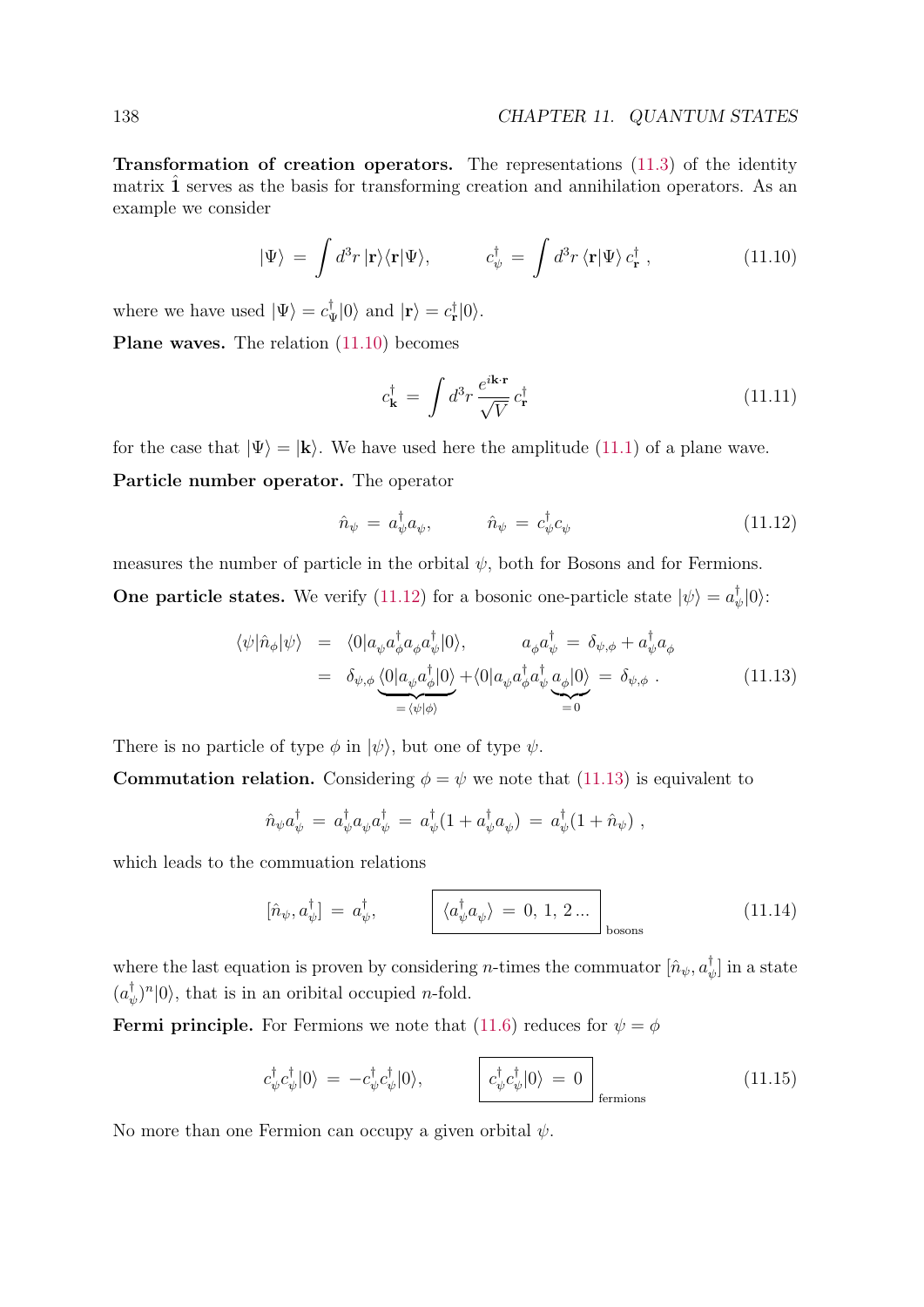#### 11.4.1 Slater determinant

As an example we evaluate the amplitude to find two fermions in real space at  $\mathbf{r}_1$  and  $\mathbf{r}_2$ . The fermions occupy the orbitals  $|\psi\rangle$  and  $|\phi\rangle$ . We then need the amplitude

$$
\langle \mathbf{r_1}, \mathbf{r_2} | \psi, \phi \rangle, \qquad \langle \mathbf{r_1}, \mathbf{r_2} | = \langle 0 | c_{\mathbf{r_1}} c_{\mathbf{r_2}}, \qquad | \psi, \phi \rangle = c_{\psi}^{\dagger} c_{\phi}^{\dagger} | 0 \rangle. \qquad (11.16)
$$

Using (11.10) the two-particle amplitude (11.16) takes the form

$$
\langle \mathbf{r_1}, \mathbf{r_2} | \psi, \phi \rangle = \int d^3 r \, d^3 r' \, \langle \mathbf{r} | \psi \rangle \langle \mathbf{r}' | \phi \rangle \, \langle 0 | c_{\mathbf{r_1}} c_{\mathbf{r_2}} c_{\mathbf{r}}^{\dagger} c_{\mathbf{r}'}^{\dagger} | 0 \rangle \; . \tag{11.17}
$$

Commutating through. Expectation values like the ones showing up on the right-hand side of (11.17) are evaluated via the repeated application of the commutation relations, such as

$$
c_{\mathbf{r}_1} c_{\mathbf{r}_2} c_{\mathbf{r}}^{\dagger} c_{\mathbf{r}'}^{\dagger} = c_{\mathbf{r}_1} \left[ \delta(\mathbf{r} - \mathbf{r}_2) - c_{\mathbf{r}}^{\dagger} c_{\mathbf{r}_2} \right] c_{\mathbf{r}'}^{\dagger}
$$
  
=  $\delta(\mathbf{r} - \mathbf{r}_2) \left[ c_{\mathbf{r}_1} c_{\mathbf{r}'}^{\dagger} \right] - \left[ c_{\mathbf{r}_1} c_{\mathbf{r}}^{\dagger} \right] \left[ c_{\mathbf{r}_2} c_{\mathbf{r}'}^{\dagger} \right]$  (11.18)

where we adapted  $(11.9)$  to the case of continuous states.

- $-c_{\mathbf{x}}|0\rangle = 0$  for all x implies that terms where a destruction operator is commutated fully to the right will vanish when the expectation value with the vacuum  $|0\rangle$  is taken.
- Idem for  $\langle 0 | c_{\mathbf{x}}^{\dagger} = 0$ .

Using the commutation relations like  $c_{\bf r_1} c_{\bf r'}^{\dagger} = \delta({\bf r_1} - {\bf r'}) - c_{\bf r'}^{\dagger} c_{\bf r_1}$ , for the three remaining pairs of destruction/creation operators in (11.18) we then find

$$
\langle 0|c_{\mathbf{r}_1}c_{\mathbf{r}_2}c_{\mathbf{r}}^{\dagger}c_{\mathbf{r}'}^{\dagger}|0\rangle = \delta(\mathbf{r}-\mathbf{r}_2)\delta(\mathbf{r}'-\mathbf{r}_1) - \delta(\mathbf{r}-\mathbf{r}_1)\delta(\mathbf{r}'-\mathbf{r}_2) . \qquad (11.19)
$$

Slater determinant. With (11.10) and (11.17) we find

$$
\langle \mathbf{r_1}, \mathbf{r_2} | \psi, \phi \rangle = \langle \mathbf{r_2} | \psi \rangle \langle \mathbf{r_1} | \phi \rangle - \langle \mathbf{r_1} | \psi \rangle \langle \mathbf{r_2} | \phi \rangle = \begin{vmatrix} \langle \mathbf{r_1} | \psi \rangle & \langle \mathbf{r_2} | \psi \rangle \\ \langle \mathbf{r_1} | \phi \rangle & \langle \mathbf{r_2} | \phi \rangle \end{vmatrix} ,
$$

where the determinant on the right-hand side is denote *Slater determinant*. The amplitude to find two fermions at the same site  $r_1 = r_2$  vanishes as a consequence of the antisymmetry of the wavefunction.